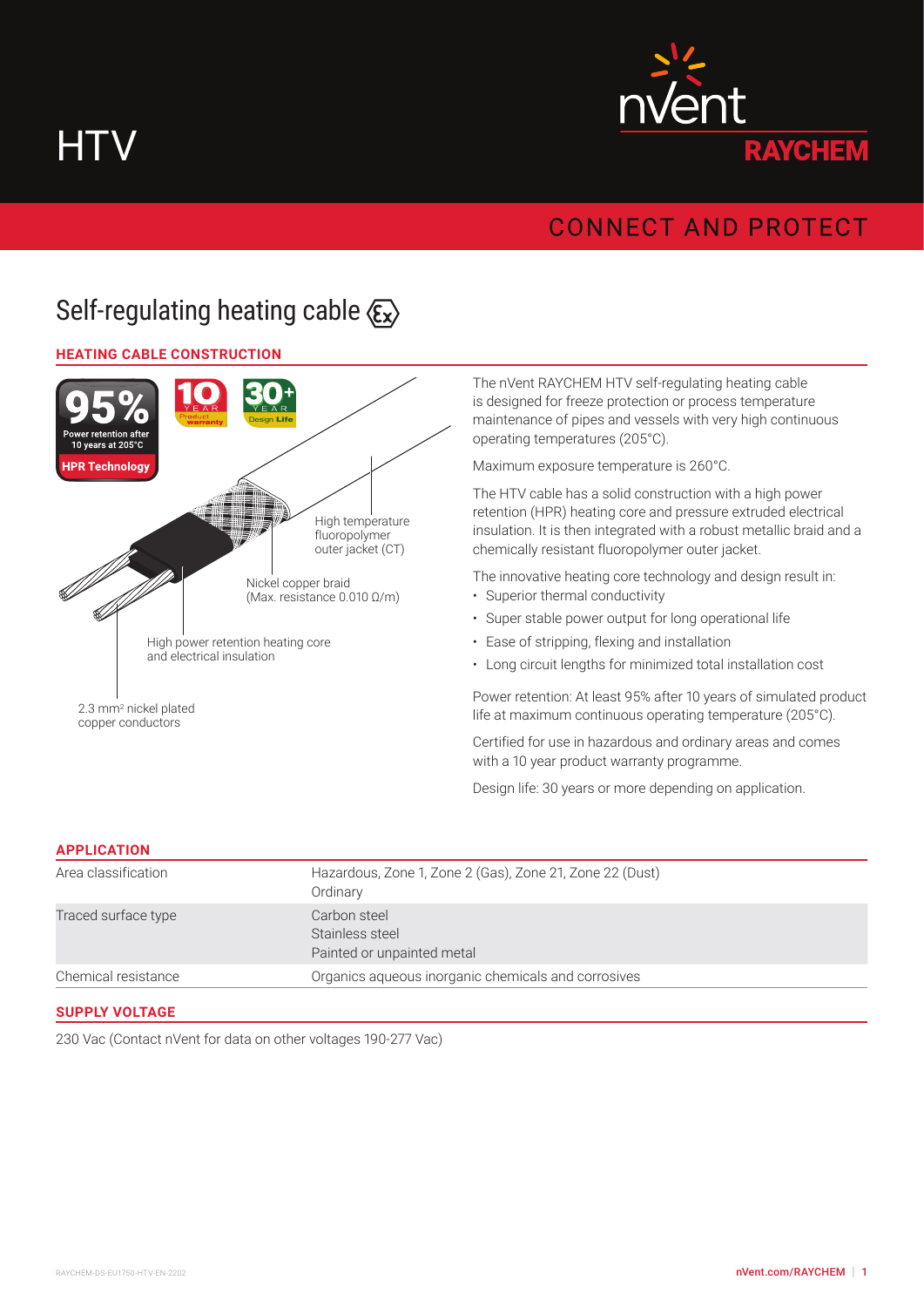## **APPROVALS**

PTB 21 ATEX 1003 X  $\textcircled{k}$  II 2 G Ex 60079-30-1 eb IIC T\* Gb **E** II 2 D Ex 60079-30-1 tb IIIC T\*\*°C Db or II 2 G Ex 60079-30-1 eb mb IIC T\* Gb  $\textcircled{k}$  II 2 D Ex 60079-30-1 mb tb IIIC T\*\* °C Db Tmin –60°C (\* \*\* see schedule) Temperature class and ambient temperature range of the system may vary. Refer to the installation instructions or hazardous area approval for details about the components. IECEx PTB 21.0007X Ex 60079-30-1 eb IIC T\* Gb Ex 60079-30-1 tb IIIC T\*\*°C Db or Ex 60079-30-1 eb mb IIC T\* Gb Ex 60079-30-1 mb tb IIIC T\*\*°C Db Tmin –60°C (\* \*\* see schedule) Temperature class and ambient temperature range of the system may vary. Refer to the installation instructions or hazardous area approval for details about the components.



 $\alpha$ 

 $E[\mathbf{E} \mathbf{x}]$  EA $\Theta$ C RU C-BE.A $\mathbf{X}$ 58.B.01728/21 ООО Центр «ПрофЭкс» 1Ex e mb 60079-30-1 IIC 180°C (T3) …215°C (T2) Gb X Ex tb 60079-30-1 IIIC 180°C…215°C Db X IP 66

Темп окр среды от –60°C до +56°C

Ex e IIC T\* Gb Ex tD A21 IP66 T\* °C

#### BAS21UKEX0649X

| <b>SPECIFICATIONS</b>                                                 |                                                                                                                                                                                                                                                                                 |
|-----------------------------------------------------------------------|---------------------------------------------------------------------------------------------------------------------------------------------------------------------------------------------------------------------------------------------------------------------------------|
| Maximum continuous operating<br>temperature (energized)               | $205^{\circ}$ C                                                                                                                                                                                                                                                                 |
| Maximum continuous exposure<br>temperature (de-energized)             | $205^{\circ}$ C                                                                                                                                                                                                                                                                 |
| Maximum intermittent exposure<br>temperature (energized/de-energized) | $260^{\circ}$ C<br>Maximum cumulative exposure 2000 hours (*)<br>(*) Longer periods allowed between 205-260°C. Contact nVent.                                                                                                                                                   |
| Temperature classification                                            | 215°C (T2): 20HTV2-CT<br>T3: 3HTV2-CT, 5HTV2-CT, 8HTV2-CT, 10HTV2-CT, 12HTV2-CT, 15HTV2-CT                                                                                                                                                                                      |
| Based on systems approach*                                            | T <sub>3</sub> -T <sub>6</sub><br>* Approved for the listed temperature classifications by using the principles of stabilized<br>design (as per system classification approach) or the use of a temperature limiting device.<br>Use TraceCalc design software or contact nVent. |
| Minimum installation temperature                                      | $-60^{\circ}$ C                                                                                                                                                                                                                                                                 |
| Bus wire size                                                         | $2.3 \text{ mm}^2$                                                                                                                                                                                                                                                              |
| Heating cable dimensions (nominal)                                    | $11.5$ mm $\times$ 6.9 mm                                                                                                                                                                                                                                                       |
| Weight (nominal)                                                      | 170 g/m                                                                                                                                                                                                                                                                         |
| Minimum bend radius                                                   | 25 mm at $-60^{\circ}$ C $\leq$ T $\leq$ $-20^{\circ}$ C<br>20 mm at $-20^{\circ}$ C $\leq T < -10^{\circ}$ C<br>15 mm at $-10^{\circ}$ C $\leq T < +10^{\circ}$ C<br>13 mm at $T \geq +10^{\circ}$ C                                                                           |
| Design life                                                           | 30 years or more depending on application                                                                                                                                                                                                                                       |
| Power retention                                                       | At least 95% after 10 years of simulated product life at maximum continuous operating<br>temperature (205°C).                                                                                                                                                                   |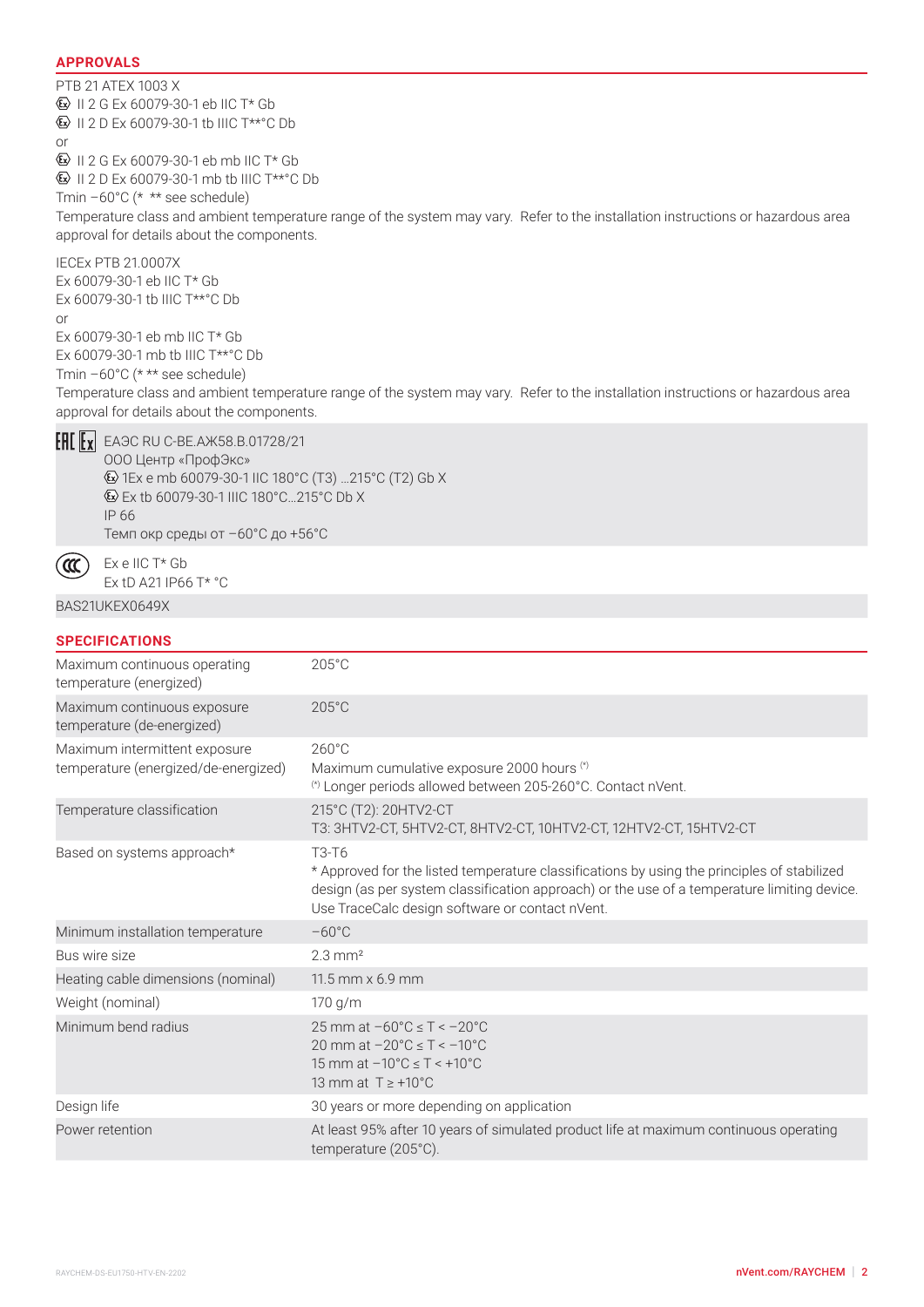#### **THERMAL OUTPUT RATING**

Nominal power output at 230 Vac on insulated steel pipes

| <b>Part description</b> | <b>Nominal</b><br>power output<br>$(W/m$ at 10 $°C)$ | See chart |
|-------------------------|------------------------------------------------------|-----------|
| 20HTV2-CT               | 64                                                   | А         |
| 15HTV2-CT               | 48                                                   | B         |
| 12HTV2-CT               | 38                                                   | C         |
| 10HTV2-CT               | 32                                                   | $\Box$    |
| 8HTV2-CT                | 25                                                   | F         |
| 5HTV2-CT                | 16                                                   | F         |
| 3HTV2-CT                | 9                                                    | G         |



## **MAXIMUM CIRCUIT LENGTH BASED ON TYPE 'C' CIRCUIT BREAKERS ACCORDING TO EN 60898**

|           | Electrical protection sizing / Maximum heating cable length per circuit (m) |      |        |      |      |      |
|-----------|-----------------------------------------------------------------------------|------|--------|------|------|------|
|           | <b>Start-up Temp.</b>                                                       | 16 A | 20 A   | 25 A | 32 A | 40 A |
| 3HTV2-CT  | $10^{\circ}$ C                                                              | 197  | 246    | 293  | 293  | 293  |
|           | $0^{\circ} \text{C}$                                                        | 189  | 237    | 293  | 293  | 293  |
|           | $-20^{\circ}$ C                                                             | 168  | 210    | 262  | 293  | 293  |
|           | $-40^{\circ}$ C                                                             | 155  | 193    | 241  | 293  | 293  |
| 5HTV2-CT  | $10^{\circ}$ C                                                              | 146  | 183    | 224  | 224  | 224  |
|           | $0^{\circ}$ C                                                               | 138  | 172    | 215  | 224  | 224  |
|           | $-20^{\circ}$ C                                                             | 126  | 158    | 197  | 224  | 224  |
|           | $-40^{\circ}$ C                                                             | 116  | 145    | 181  | 224  | 224  |
| 8HTV2-CT  | $10^{\circ}$ C                                                              | 106  | 132    | 165  | 173  | 173  |
|           | $0^{\circ}$ C                                                               | 100  | 125    | 157  | 173  | 173  |
|           | $-20^{\circ}$ C                                                             | 92   | 115    | 143  | 173  | 173  |
|           | $-40^{\circ}$ C                                                             | 84   | 105    | 132  | 169  | 173  |
|           | $10^{\circ}$ C                                                              | 90   | 112    | 140  | 152  | 152  |
| 10HTV2-CT | $0^{\circ}$ C                                                               | 86   | 108    | 135  | 152  | 152  |
|           | $-20^{\circ}$ C                                                             | 79   | 99     | 123  | 152  | 152  |
|           | $-40^{\circ}$ C                                                             | 72   | 91     | 113  | 145  | 152  |
| 12HTV2-CT | $10^{\circ}$ C                                                              | 78   | 97     | 121  | 138  | 138  |
|           | $0^{\circ}$                                                                 | 74   | 93     | 116  | 138  | 138  |
|           | $-20^{\circ}$ C                                                             | 67   | 84     | 105  | 134  | 138  |
|           | $-40^{\circ}$ C                                                             | 62   | $77\,$ | 97   | 124  | 138  |
|           | $10^{\circ}$ C                                                              | 61   | 76     | 95   | 119  | 119  |
|           | $0^{\circ}$                                                                 | 58   | 72     | 90   | 115  | 119  |
| 15HTV2-CT | $-20^{\circ}$ C                                                             | 53   | 66     | 82   | 105  | 119  |
|           | $-40^{\circ}$ C                                                             | 48   | 60     | 75   | 96   | 113  |
| 20HTV2-CT | $10^{\circ}$ C                                                              | 46   | 58     | 72   | 92   | 99   |
|           | $0^{\circ}$ C                                                               | 44   | 55     | 69   | 88   | 95   |
|           | $-20^{\circ}$ C                                                             | 40   | 50     | 63   | 81   | 88   |
|           | $-40^{\circ}$ C                                                             | 37   | 46     | 58   | 74   | 82   |

The above numbers are for circuit length estimation only. The maximum circuit length is for one continuous length of cable, not the sum of segments of cable. For more detailed information please use the nVent TraceCalc design software or contact your local nVent representative. nVent requires the use of a 30 mA residual current device to provide maximum safety and protection from fire. Where design results in higher leakage current, the preferred trip level for adjustable devices is 30 mA above any inherent capacitive leakage characteristic of the heater as specified by the trace heater supplier or alternatively, the next common available trip level for non adjustable devices, with a maximum of 300 mA. All safety aspects need to be proven.